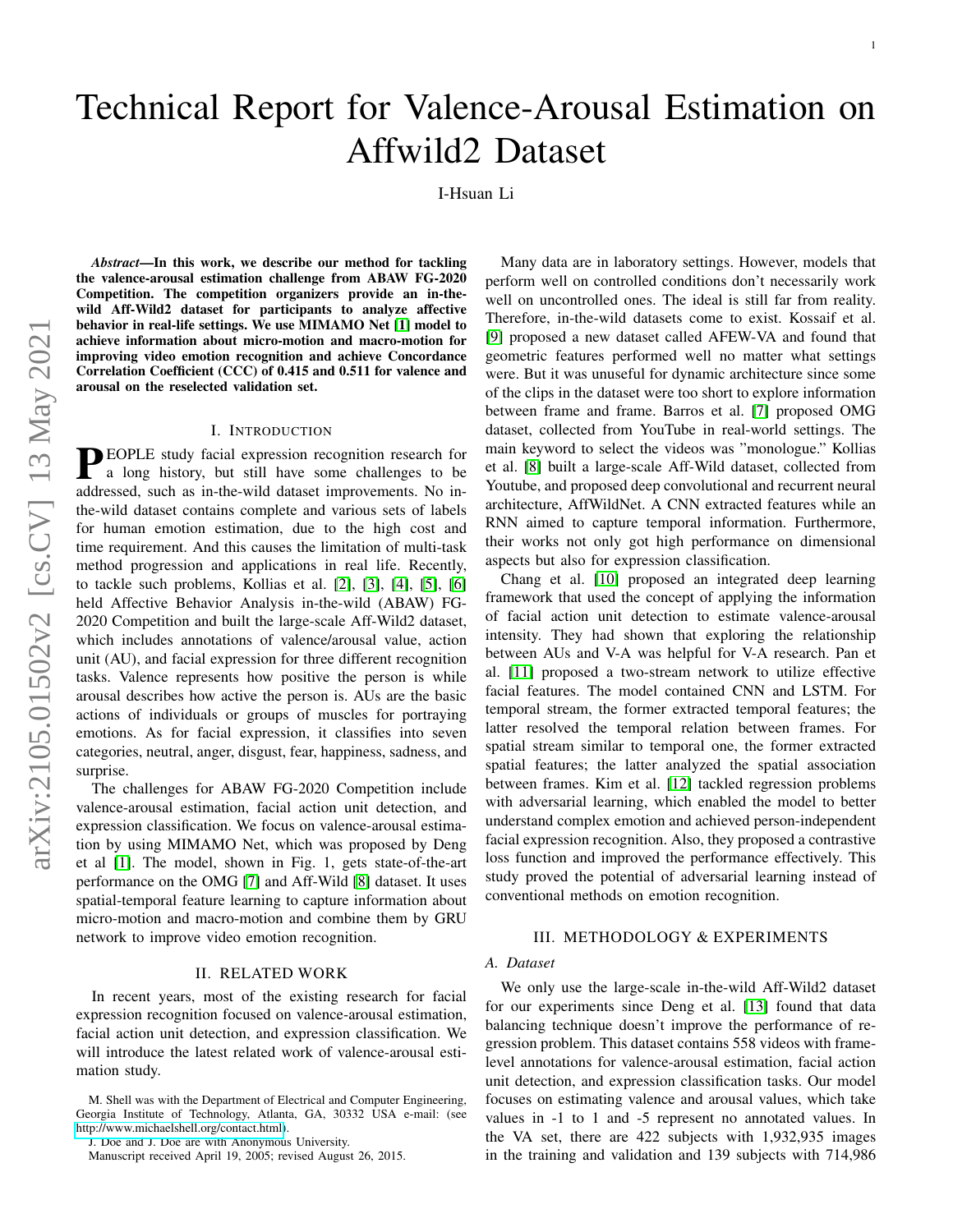

Fig. 1. MIMAMO Net [\[1\]](#page-1-0)

images in the test. These cropped and aligned images were all provided by ABAW FG-2020 Competition organizers.

## *B. Model*

In this research, we build our model based on MIMAMO Net [\[1\]](#page-1-0), which uses a two-stream network with the GRU model to integrating information about micro-motion and macromotion. The inputs of the architecture separate into a spatial stream and temporal stream. It uses the pre-trained ResNet50 model to extract features and then fed pooling feature vector into fully connected layers to get the final feature vector in the spatial stream. While in the temporal stream, it utilizes time series of phase difference images to obtain the relationship between frames and then fed into the CNN network. The output of the two-stream network connects to the GRU model, which combines the information of the whole video to achieve frame-level predictions of valence and arousal values.

To measure the agreement between the outputs of the model and the ground truth, it uses Concordance Correlation Coefficient (CCC) metrics as follow:

$$
CCC = \frac{2\rho\sigma_x\sigma_y}{\sigma_x^2 + \sigma_y^2 + (\mu_x - \mu_y)^2}
$$

where x and y are the predictions and annotations,  $\mu_x$  and  $\mu_y$ are the mean values,  $\sigma_x^2$  and  $\sigma_y^2$  are their variances, and  $\rho$  is the correlation coefficient.

## *C. Data Pre-processing*

We merge the training set and validation set and use the cross-validation method to acquire a more accurate estimate of model prediction performance. To apply the Aff-Wild2 dataset, we remove unannotated frames from the beginning and let the remaining ones match its annotation values. However, when testing, this approach may cause problems, such as missing data. We address those missing frames by using two different methods to deal with two situations. If disregarding frames are at the beginning of the video, we label -5 as the prediction. And if removed frames are not the case of above, we take the predicted value of the previous frame as its estimation.

## *D. Results*

Our valence CCC and arousal CCC are 0.415 and 0.511 on the reselected validation set. We find that the performance on arousal is better than the performance on valence. Since arousal describes how active the person is, it should be more related to facial motion than valence. Therefore, it is reasonable that we get higher accuracy on arousal.

#### IV. CONCLUSION

We have conducted valence-arousal estimation in Affwild2 dataset by using MIMAMO Net [\[1\]](#page-1-0). In the future, we plan to improve the MIMAMO Net to achieve better result.

#### **REFERENCES**

- <span id="page-1-0"></span>[1] D. Deng, Z. Chen, Y. Zhou, and B. Shi, "Mimamo net: Integrating microand macro-motion for video emotion recognition," in *Proceedings of the AAAI Conference on Artificial Intelligence*, vol. 34, no. 03, 2020, pp. 2621–2628.
- <span id="page-1-1"></span>[2] D. Kollias, A. Schulc, E. Hajiyev, and S. Zafeiriou, "Analysing affective behavior in the first abaw 2020 competition," in *2020 15th IEEE International Conference on Automatic Face and Gesture Recognition (FG 2020)(FG)*, pp. 794–800.
- <span id="page-1-2"></span>[3] D. Kollias and S. Zafeiriou, "Expression, affect, action unit recognition: Aff-wild2, multi-task learning and arcface," *arXiv preprint arXiv:1910.04855*, 2019.
- <span id="page-1-3"></span>[4] D. Kollias, V. Sharmanska, and S. Zafeiriou, "Face behavior a la carte: Expressions, affect and action units in a single network," *arXiv preprint arXiv:1910.11111*, 2019.
- <span id="page-1-4"></span>[5] S. Zafeiriou, D. Kollias, M. A. Nicolaou, A. Papaioannou, G. Zhao, and I. Kotsia, "Aff-wild: Valence and arousal 'in-the-wild'challenge," in *Computer Vision and Pattern Recognition Workshops (CVPRW), 2017 IEEE Conference on*. IEEE, 2017, pp. 1980–1987.
- <span id="page-1-5"></span>[6] D. Kollias, M. A. Nicolaou, I. Kotsia, G. Zhao, and S. Zafeiriou, "Recognition of affect in the wild using deep neural networks," in *Computer Vision and Pattern Recognition Workshops (CVPRW), 2017 IEEE Conference on*. IEEE, 2017, pp. 1972–1979.